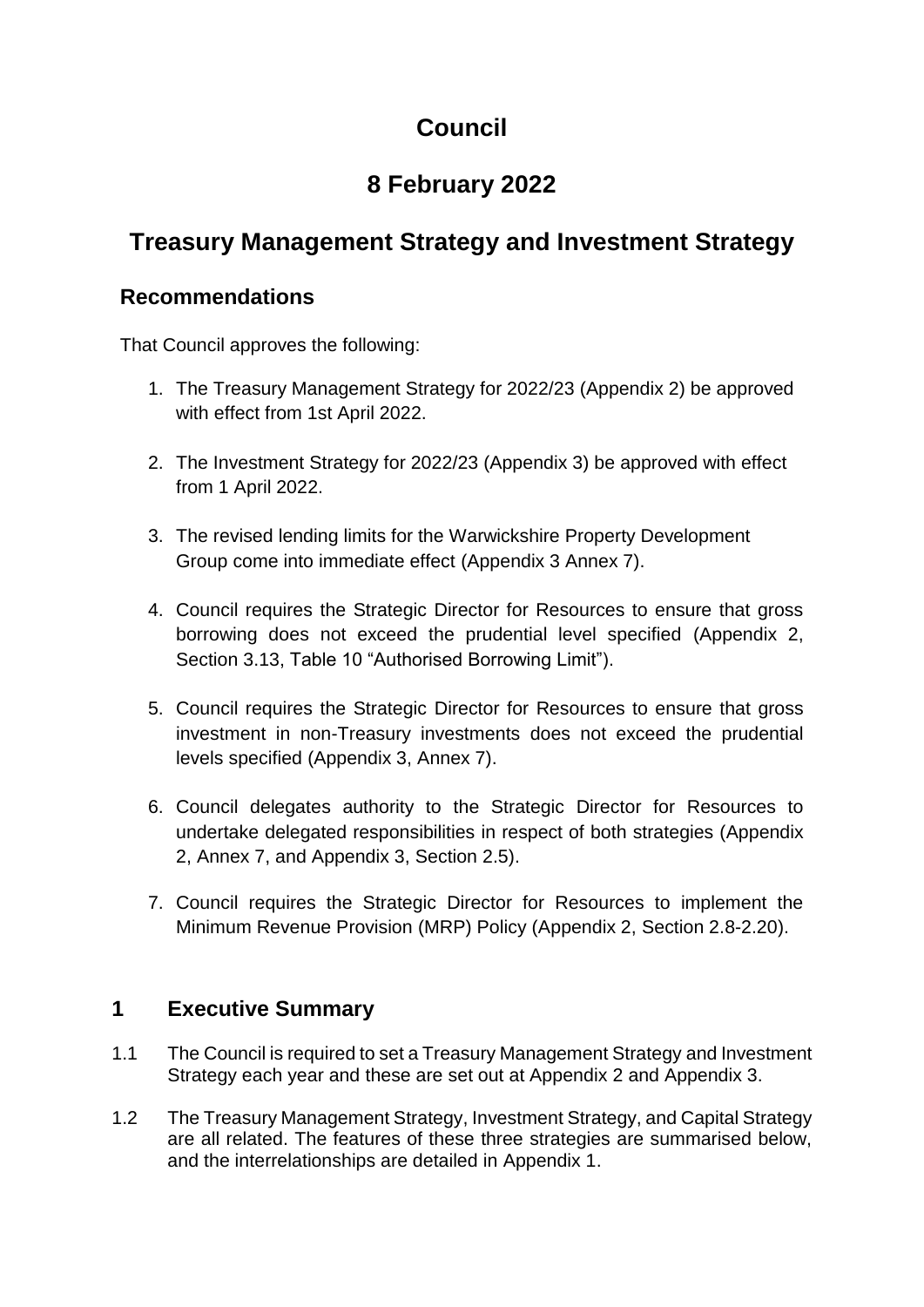| <b>Capital Strategy</b>                                                                                                                                            | <b>Treasury Management</b><br>strategy                                                                                                 | <b>Investment</b><br>strategy                                           |
|--------------------------------------------------------------------------------------------------------------------------------------------------------------------|----------------------------------------------------------------------------------------------------------------------------------------|-------------------------------------------------------------------------|
| Sets out all Council<br>expenditure that is capital in $ $<br>nature, i.e. expenditure on<br>assets that provide benefits<br>over more than one<br>financial year. | Sets out how the Council<br>manages its cash<br>balances, and how capital<br>financing (borrowing)<br>requirements will be<br>managed. | Sets out how the<br>Council will manage<br>non-treasury<br>investments. |

- 1.3 Recent treasury management activity has seen the Council holding significant cash balances in relatively safe settings and not needing to take out new borrowing, with historic non-treasury investment activity having been on a small scale. 2021 has seen some significant new developments including:
	- The creation of the Warwickshire Property and Development Group (WPDG) limited company and significant steps being made towards implementing the associated strategy.
	- The implementation of the Warwickshire Recovery Investment Fund (WRIF), with the first investments expected to occur in Quarter 4.
	- Sustained low interest rates for the majority of the year presenting challenges to maximising treasury returns.
	- Continual volatility in the economy with developing inflation risk.
- 1.4 The Operational Boundary and Authorised Borrowing Limit have been updated from the report to Cabinet to reflect the level of capital spending as set out in the budget resolutions elsewhere on the agenda.

#### **2. Treasury Management (Appendix 2) - Headlines**

- 2.1 Treasury management is to do with the safe handling of cash (the priorities are ensuring security and liquidity, followed by the objective of earning an efficient return). Treasury cash balances are planned to reduce driven by "internal borrowing" whereby the Council makes use of temporarily available cash balances in order to reduce the amount of external borrowing required to support new investment. This approach is taken because internal borrowing is cheaper than external borrowing and because the opportunity cost or redirecting treasury investments to minimise debt instead is very low because interest rates are low. Appendix 2 Table 7 shows how the position will move in this direction and become "under borrowed" (i.e. the Council will be borrowing both externally and internally rather than just externally).
- 2.2 Borrowing, also referred to as the Capital Financing Requirement or CFR (Appendix 2 Table 4) is forecast to increase driven by the planned capital strategy including investments in WPDG and the WRIF.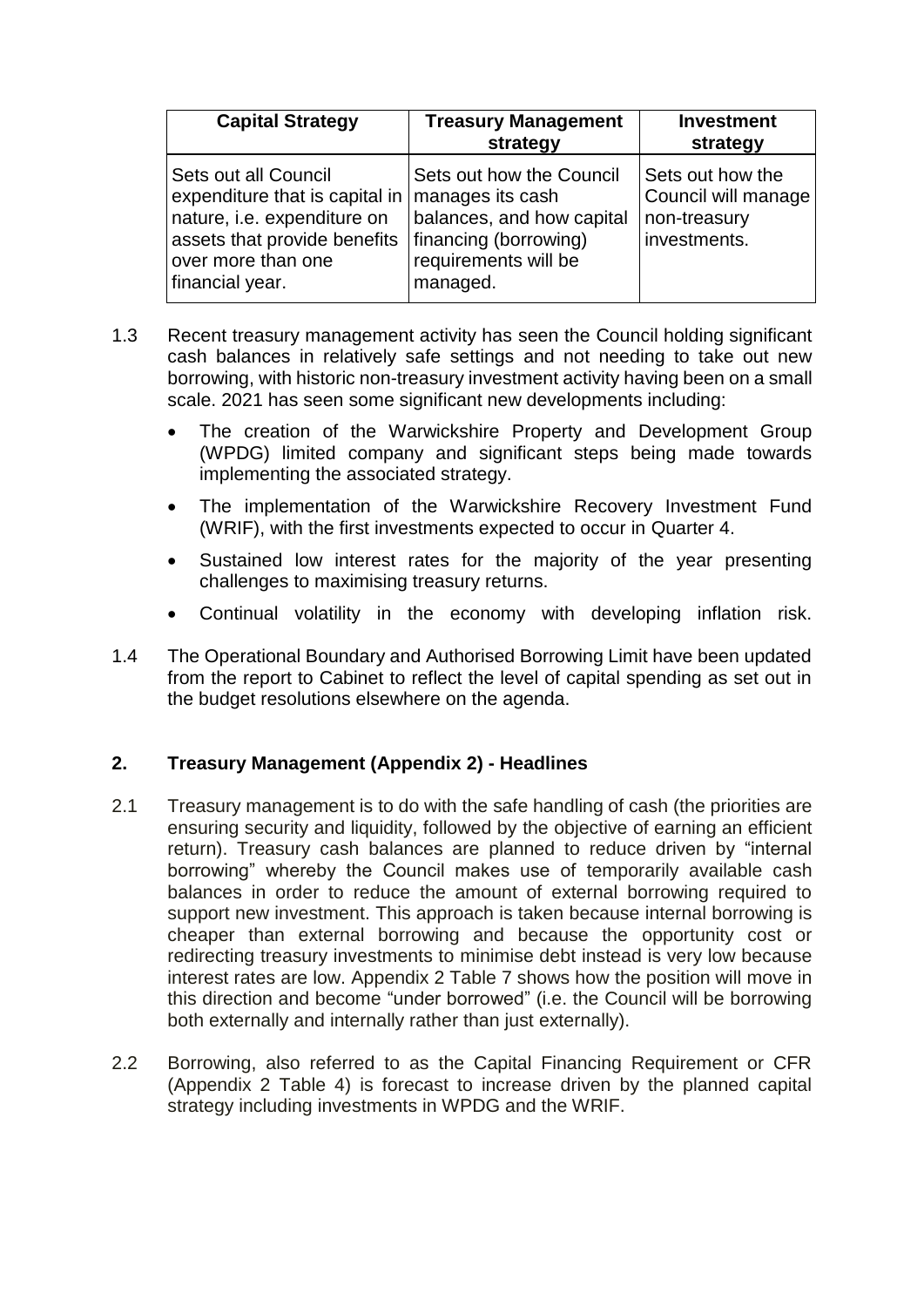#### *Minimum Revenue Provision*

- 2.3 A prudent provision will be set aside to repay debt (this is called the Minimum Revenue Provision or "MRP"). For mainstream capital expenditure making this provision is existing custom and established practice.
- 2.4 The MRP policy has explicit regard to the WPDG and WRIF:
	- For WPDG capital loans a 4% MRP provision will be made.
	- For two elements of WPDG investment, no MRP will be made where: (1) land is transferred in as equity – because no borrowing is required, and (2) where working capital loans are made, because they are revenue rather than capital. For development loans to WPDG the loans are expected to be paid back however to be prudent MRP will still be provided for. The MRP policy is set out at Appendix 2 Section 2.8-2.20.
	- For capital elements of the WRIF (the BIG and PIF funds), MRP of 4% per year will be made.
	- For revenue elements of the WRIF (the LCE fund), no MRP will be required as MRP only applies to capital borrowing.

#### *Interest Rates*

- 2.5 Interest rates are very low. The outlook remains for rates to rise but to stay low compared to historic levels. The bank rate rose to 0.25% in December 2021 and our adviser forecast is for the rate to rise gradually to 1.25% by March 2025. The rates at which local authorities can borrow from the Public Works Loan Board (PWLB) are also very low, currently in the range 1.5% to 2.1% for durations from 5 years to 50 years, and are only expected to rise slowly over the medium term (Appendix 2, Section 3.14).
- 2.6 Interest returns received on treasury investments will be low over the medium term due to the low base rate. Some types of investment may involve negative interest rates as has been the case in 2021/22 but this will be less common going forward. However, actions will be taken to minimise the impact of low rates whilst prioritising security and liquidity.
- 2.7 The increase in non-treasury investments will provide a financial benefit through providing greater returns than treasury investments and greater returns than PWLB borrowing, but at greater risk.

#### **Borrowing**

- 2.8 PWLB borrowing rates remain low (Appendix 2 Section 3.14) and a key issue will be to ensure that the Council maintains access to these rates (although alternatives will also be considered when borrowing is required to ensure best value is achieved). There are two specific factors that will be managed to achieve this:
	- By providing HM Treasury with a forward forecast of capital plans local authorities can maintain access to the lowest rates (referred to as the "certainty rates").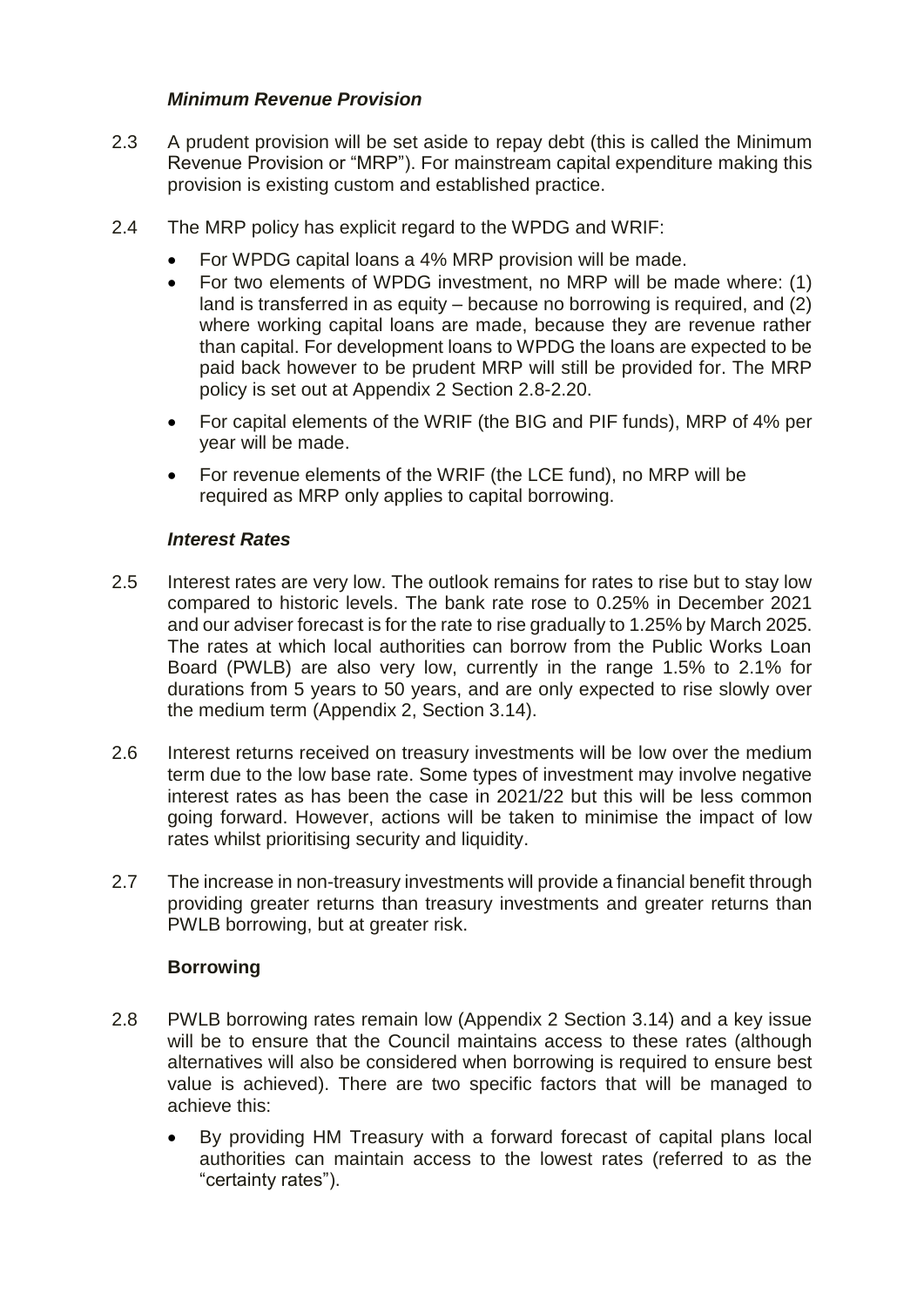- By making non-treasury investments that meet PWLB lending criteria (Appendix 3, Annex 1).
- 2.9 The current borrowing maturity profile includes a concentration of debt due to be repaid around 2050-2060 (Appendix 2 Annex 2). When new borrowing is taken out the opportunity will be taken to consider spreading out the maturity profile more evenly.
- 2.10 Limits for borrowing have been set based upon expected levels of investment, including an "Authorised Borrowing Limit" which cannot be exceeded (Appendix 2 Table 10).

#### *Treasury Investments*

2.11 Loans being made to other local authorities will be made on a smaller scale as internal borrowing reduces cash balances.

#### **3 Investment Strategy (Non-Treasury Investments - Appendix 3) – Headlines**

- 3.1 The significant non-treasury developments are that the WPDG and WRIF will be in full operation in 2022/23, their set up having been the focus of activity in 2021/22. Both initiatives have refreshed strategies and will create non-treasury investment on a significant scale that will be funded from internal and external borrowing.
- 3.2 An important feature of all non-treasury investments is that they are made with the primary purpose of delivering organisational objectives, and not purely or primarily to make a financial return (Appendix 3 Section 3). The objectives of the WPDG and WRIF are set out in their respective strategies.
- 3.3 The Council holds a small amount of other non-treasury investments, all related to the delivery of service objectives (Appendix 3 Section 14). These are already fully funded or otherwise paid for, for example:
	- Holding shares in companies such as the ESPO Trading Ltd and Warwick Technology Park.
	- Issuing loans to Educaterers Ltd (a local authority controlled company).
	- On a small scale issuing loans to local businesses through the capital programme and the Coventry and Warwickshire Reinvestment Trust.
	- Holding a land bank of investment properties.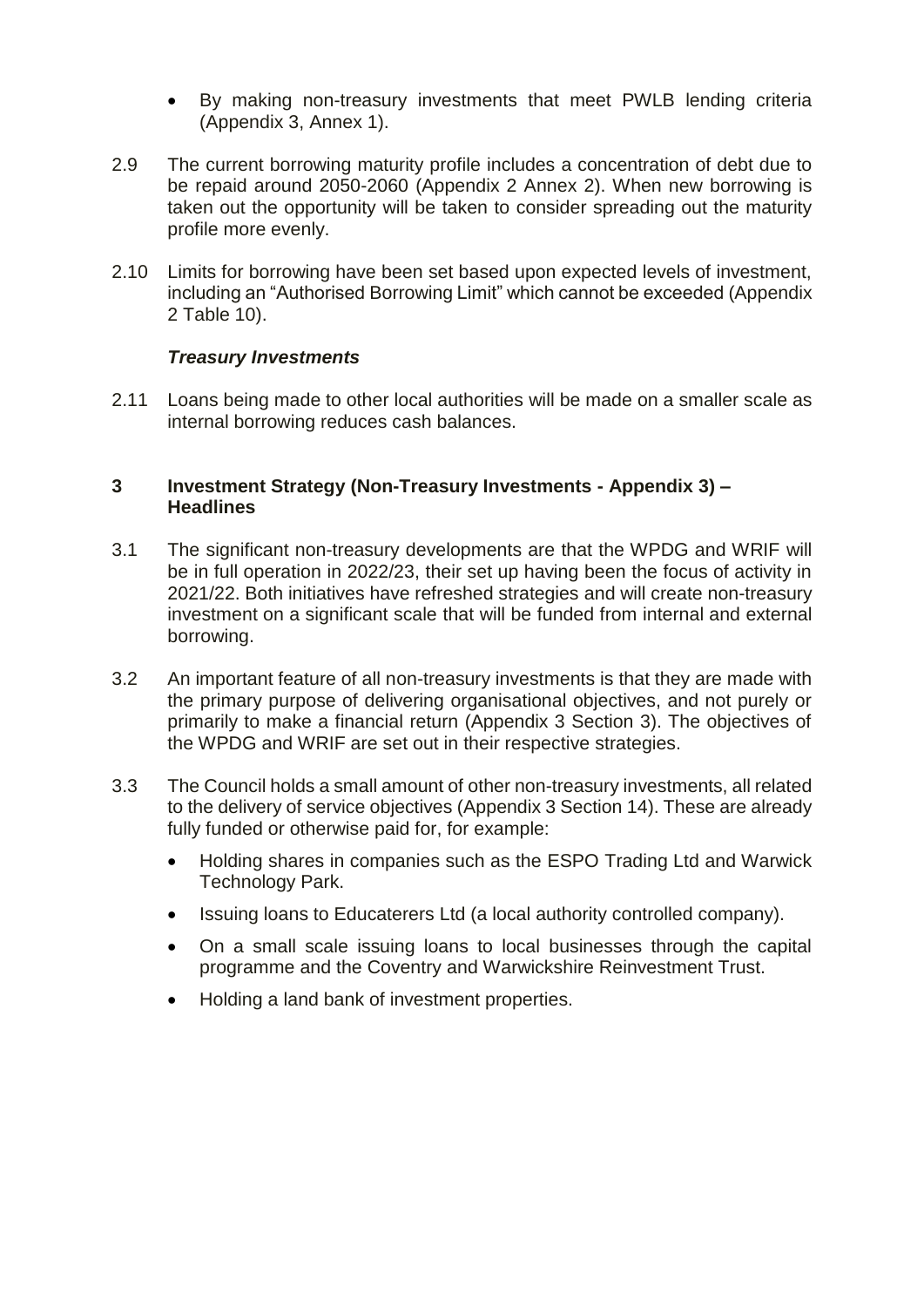#### *Risk*

- 3.4 Any investment involves risk, with the risks depending upon the nature of the investment. A range of strategic governance and risk management standards are set out throughout the Investment Strategy which all non-treasury investments must adhere to (but refer to Appendix 3 Annex 2 – Annex 4 in particular). In addition, more detailed requirements may be determined for specific funds and incorporated into the approval of those funds.
- 3.5 Investment risk and return are linked, with higher risks typically being rewarded by higher returns. How financial risk manifests itself varies with the type of investment, for example equity risk manifests in the form of share price volatility, and lending risk manifests in the form of loan repayment default.
- 3.6 The financial risks and rewards involved in non-treasury investments are of a different nature to (and greater than) the financial risks relating to traditional capital expenditure and treasury investments (Appendix 3 Section 8).
- 3.7 The reasons for the differences are:
	- Treasury investments prioritise security and liquidity to serve the primary objective of treasury management which is to ensure that cash is available when needed to serve the purpose for which that cash is held.
	- Traditional capital spending is basic expenditure by nature and is fully funded as such.
	- Non-Treasury investment risks are different in that although they are made with the primary purpose of delivering organisational objectives, and not purely or primarily to make a financial return, they are assumed to retain or increase their original asset value and are assumed to provide a more significant financial return than traditional treasury investments. Therefore, there is exposure to the risk of these assumptions not happening.
	- The objectives of non-treasury investments by their nature are not the same as treasury investments, and therefore they may not prioritise security and liquidity as highly as treasury investments do.
- 3.8 A key feature of managing risk will include having arrangements to manage the risk of losses. This will include a certain degree of expected losses built into business models (no investment is 100% guaranteed to pay back), the use of reserves to provide some cover, and hard limits on non-treasury investment levels to limit maximum exposure to losses.
- 3.9 Some risks are driven by the duration of an investment. The longer the investment is for, the greater the probability is of a default. In addition, very long-term investments introduce intergenerational risks that need to be considered.
- 3.10 Aside from the risks associated with any individual investments, another type of risk is addressed by the Investment Strategy called "proportionality"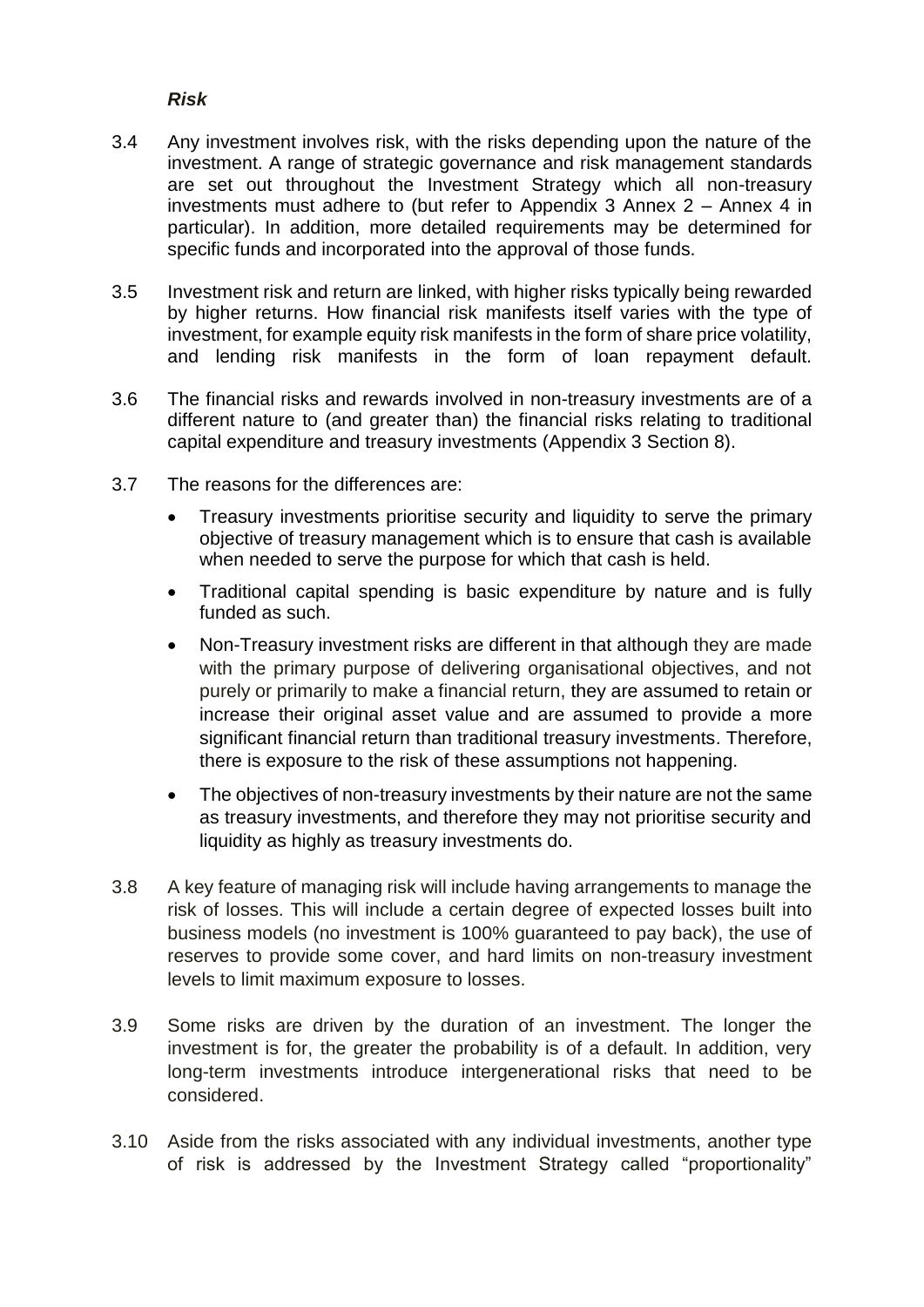(Appendix 3 Section 9). This is to do with the overall aggregate level of investment and exposure to loss, in comparison to the size and financial capacity of a local authority to bear the losses that it is exposed to. The issue of proportionality will be monitored, and proportionality measures may be used in the future to put limits on investment activity.

#### *Prudential Indicators*

- 3.11 The Investment Strategy has been updated to have regard to the new WPDG investments, including the introduction of Prudential Indicators (Appendix 3 Annex 7) that place limits on gross and net investment.
- 3.12 The gross amount that may be invested in each fund annually is controlled by a hard ceiling within each year. The net level of investment will be monitored (i.e. after accounting for repayment of previous investments). If the annual net position is lower than expected due to repayment defaults, this would trigger a review of future gross investment limits.
- 3.13 In addition, the following more detailed limits will be applied to manage risk (Appendix 3 Annex 7).
	- The length of time that investments may be made for.
	- The amount of a fund that may be debt or equity investment.
- 3.14 The "Authorised Borrowing Limit" set within the Treasury Management Strategy (Appendix 2, Table 10) includes borrowing required to service these investments.
- 3.15 All non-treasury management investments will be required to demonstrate that they meet the following criteria:
	- That they are primarily for the purpose of delivering organisational objectives and meeting service need.
	- That they meet the revised criteria recently set out by the Government that need to be met to retain access to PWLB lending. The Government has specified the kinds of investment that may be made (Appendix 3 Section 3.2). It is possible to invest in other initiatives but if that were the case, the local authority would have to find borrowing sources from elsewhere and would be considered a higher risk to lend to.
	- That whilst they may make a financial return, they must not be purely or primarily for the purpose of making a financial return.

#### *Governance*

3.16 High level requirements for the governance of non-treasury investments are specified in the Investment Strategy (Appendix 3). These are the minimum requirements that must be met. Where specific investments or funds are developed, they may prescribe more detail around their governance arrangements, but those arrangements must meet these strategic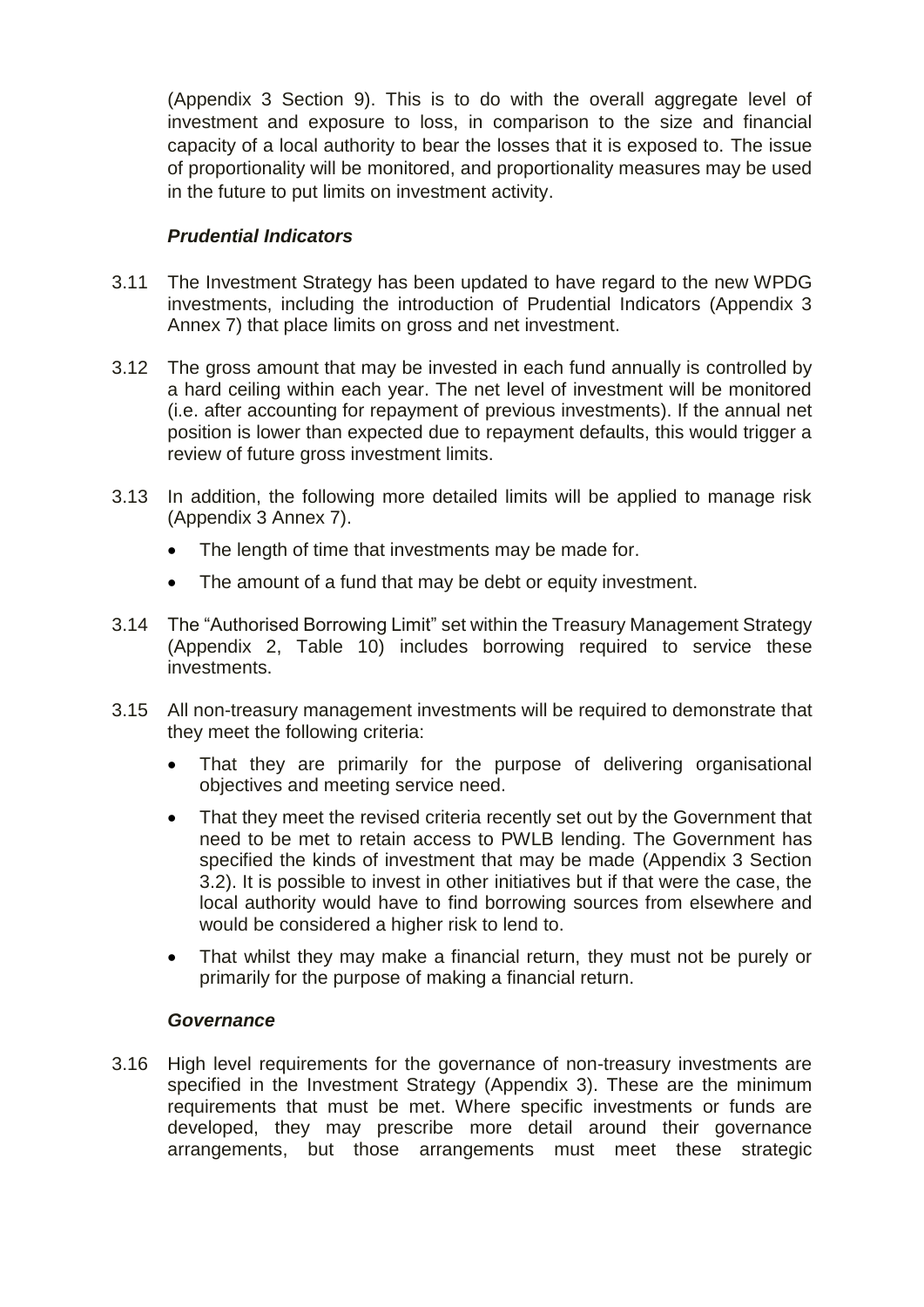requirements.

#### **4 Financial Implications**

4.1 The financial implications are detailed within the report and appendices.

#### **5 Environmental Implications**

5.1 Both strategies include an "Environmental Social and Governance" (ESG) policy. The primary objectives of treasury management will however remain security, liquidity, and yield, with non-treasury investments also including the delivery of organisational service objectives.

#### **6 Timescales Associated with Next Steps**

- 6.1 The Treasury Management Strategy and Investment Strategy will, subject to approval by full Council, come into effect on 1st April 2022.
- 6.2 The revised lending limits for WPDG would come into effect immediately after approval by full Council.

#### **Appendices**

- Appendix 1 Explanation of Capital Expenditure, Treasury Investments, and Non-Treasury Investments
- Appendix 2 Treasury Management Strategy
- Appendix 3 Investment Strategy (for Non Treasury Investments)

#### **Background Papers**

None

|                           | <b>Name</b>         | <b>Contact Information</b>       |
|---------------------------|---------------------|----------------------------------|
| <b>Report Author</b>      | Chris Norton,       | chrisnorton@warwickshire.gov.uk, |
|                           | <b>Emily Reaney</b> | emilyreaney@warwickshire.gov.uk  |
| <b>Assistant Director</b> | <b>Andy Felton</b>  | andrewfelton@warwickshire.gov.uk |
| <b>Lead Director</b>      | <b>Rob Powell</b>   | robpowell@warwickshire.gov.uk    |
| <b>Lead Member</b>        | <b>Peter Butlin</b> | cllrbutlin@warwickshire.gov.uk   |

The report was circulated to the following members prior to publication: Local Member(s):

Other members: Chair and Party Spokes of the Resources and FRS Overview and Scrutiny Committee